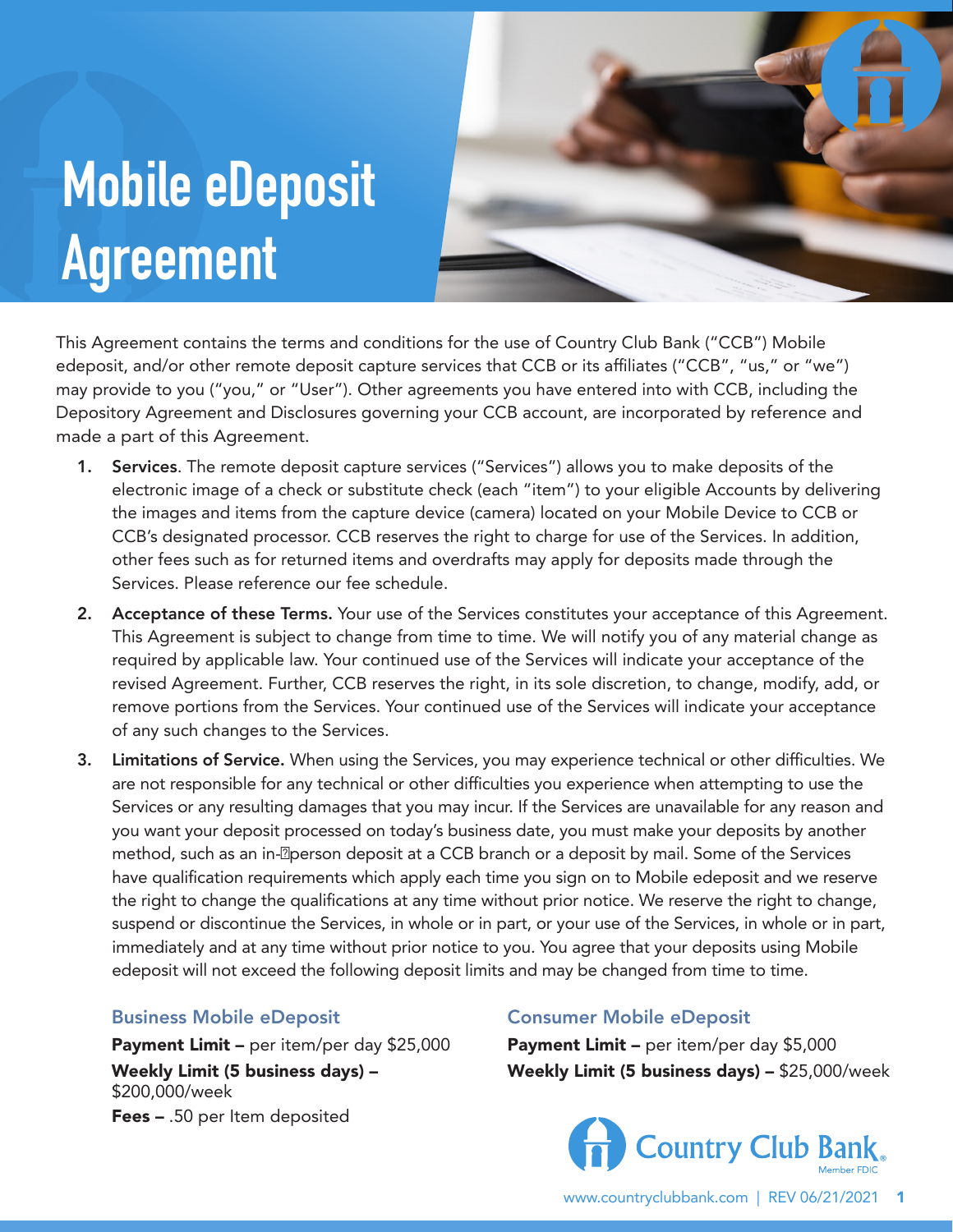- 4. Eligible items. You agree to scan and deposit only checks as that term is defined in Federal Reserve Regulation CC ("Reg CC"). You agree that the image of the check transmitted to CCB shall be deemed an "item" within the meaning of Article 4 of the Uniform Commercial Code as adopted in Missouri.
- 5. Ineligible items. You agree that you will not use the Services to scan and deposit any checks or other items as shown below:
	- a. Checks or items payable to any entity other than your business name.
	- b. Checks or items containing obvious alterations to any of the fields on the front of the check or item.
	- c. Checks or items which you know or suspect are fraudulent or otherwise not authorized by the owner of the account on which the check or item is drawn.
	- d. Checks or items previously converted to a substitute check, as defined in Reg CC.
	- e. Checks or items drawn on a financial institution located outside the United States.
	- f. Checks or items not payable in United States currency.
	- g. Checks or items dated more than 6 months prior to the date of deposit.
	- h. Checks that have been used as a source document for a remote deposit or similar deposit with another financial institution or CCB.
	- i. Checks or items prohibited by CCB's current procedures relating to the Services or
	- j. which are otherwise not acceptable under the terms of your CCB account.
- 6. Image Quality. The image of an item transmitted to CCB using the Services must be legible and must include both the front and the back of the item. The image quality of the items must comply with the requirements established from time to time by the Board of Governors of the Federal Reserve Board, or any other regulatory agency, clearing house or association.
- 7. Endorsements and Procedures. You agree to restrictively endorse any item transmitted through the Services as the endorsement of the named payee (s) and include "For Country Club Bank edeposit Only" followed by the account number, a valid endorsement, unless otherwise instructed by CCB. You agree to follow any and all other procedures and instructions for the use of the Services as CCB may establish from time to time. Failure to properly endorse items may cause the deposit to reject.
- 8. Receipt of Items. We reserve the right to reject any item transmitted through the Services, at our discretion, without liability to you. We are not responsible for items we do not receive or for images that are dropped or errors that occur during transmission. An image of an item shall be deemed received by CCB only when you receive a confirmation from CCB that we have received the image. Receipt of such confirmation does not mean that the transmission was error free or complete or that we have completed our review of the image and we may still reject it for any reason in our sole discretion.
- **9.** Availability of Funds. You agree that items transmitted using the Services are not subject to the funds availability requirements of Federal Reserve Board Regulation CC. In general, if an image of an item you transmit through the Service is received and accepted before 4pm Central Time on a business day that we are open, we consider that day to be the day of your deposit. Otherwise, we will consider that the deposit was made on the next business day we are open. Funds deposited using the Services will generally be made available the following business day from the day of the deposit. CCB reserves the right to delay the availability of funds for 5 business days based on such factors as credit worthiness, the length and extent of your relationship with us, transaction and experience information, and such other factors at CCB, in its sole discretion, deems relevant.

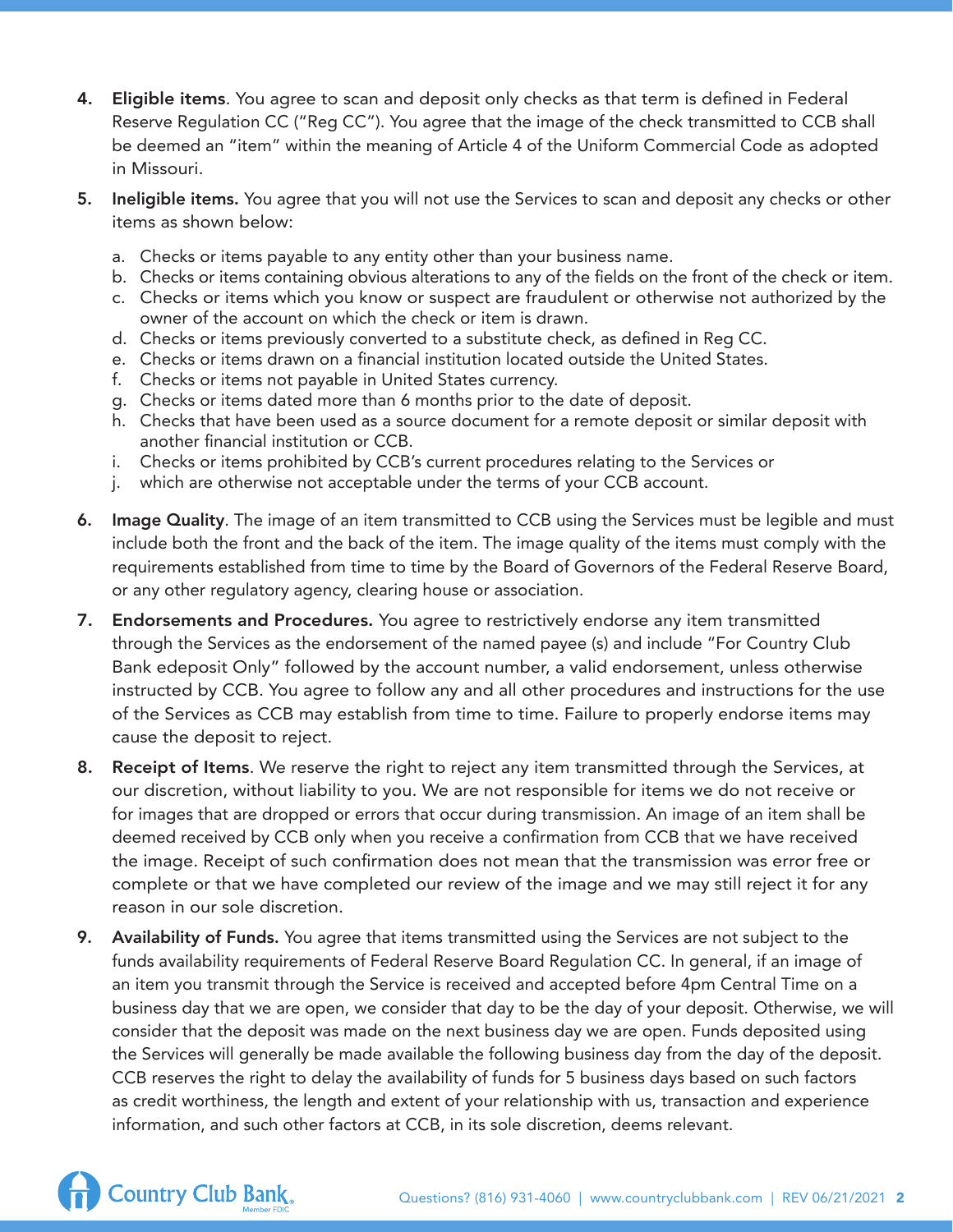- 10. Disposal of Transmitted Items. Upon your receipt of a confirmation from CCB that we have received the image of an item and that your deposit has been approved, you agree to prominently mark the item as "Electronically Presented" or "VOID" and to properly and securely dispose of the item to ensure that it is not represented for payment. And, you agree never to cash, negotiate, deposit or present the item or an image of it with us or any other financial institution, person or entity.
- 11. Deposit Limits. We reserve the right to impose limits on the amount(s) and/or number of deposits that you transmit using the Services and to modify such limits from time to time.
- 12. Hardware and Software. In order to use the Services, you must obtain and maintain, at your expense, compatible hardware and software as specified by CCB from time to time. See [www.](http://www.countryclubbank.com/) [countryclubbank.com](http://www.countryclubbank.com/) for current hardware and software specifications. CCB is not responsible for any third party software you may need to use the Services. Any such software is accepted by you as is and is subject to the terms and conditions of the software agreement you enter into directly with the third party software provider at time of download and installation.
- 13. Errors. You agree to notify CCB of any suspected errors regarding items deposited through the Services right away, and in no event later than 60 days after the applicable CCB account statement is sent. Unless you notify CCB within 60 days, such statement regarding all deposits made through the Services shall be deemed correct, and you are prohibited from bringing a claim against CCB for such alleged error.
- 14. Presentment. The manner in which the items are cleared, presented for payment, and collected shall be in CCB's sole discretion subject to the Depository Agreement and Disclosures governing your account.
- 15. Ownership & License. You agree that CCB retains all ownership and proprietary rights in the Services, associated content, technology, and website(s). Your use of the Services is subject to and conditioned upon your complete compliance with this Agreement. Without limiting the effect of the foregoing, any breach of this Agreement immediately terminates your right to use the Services. Without limiting the restriction of the foregoing, you may not use the Services (i) in any antil competitive manner, (ii) for any purpose which would be contrary to CCB's business interest, or (iii) to CCB's actual or potential economic disadvantage in any aspect. You may use the Services only for use in accordance with this Agreement. You may not copy, reproduce, distribute or create derivative works from the content and agree not to reverse engineer or reverse compile any of the technology used to provide the Services.
- 16. DISCLAIMER OF WARRANTIES. YOU AGREE YOUR USE OF THE SERVICES AND ALL INFORMATION AND CONTENT (INCLUDING THAT OF THIRD PARTIES) IS AT YOUR RISK AND IS PROVIDED ON AN "AS IS" AND "AS AVAILABLE" BASIS. WE DISCLAIM ALL WARRANTIES OF ANY KIND AS TO THE USE OF THE SERVICES, WHETHER EXPRESS OR IMPLIED, INCLUDING, BUT NOT LIMITED TO THE IMPLIED WARRANTIES OF MERCHANTABILITY, FITNESS FOR A PARTICULAR PURPOSE AND NONINFRINGEMENT. WE MAKE NO WARRANTY THAT THE SERVICES (i) WILL MEET YOUR REQUIREMENTS, (ii) WILL BE UNINTERRUPTED, TIMELY, SECURE, OR ERROR–FREE, (iii) THE RESULTS THAT MAY BE OBTAINED FROM THE SERVICE WILL BE ACCURATE OR RELIABLE, AND (iv) ANY ERRORS IN THE SERVICES OR TECHNOLOGY WILL BE CORRECTED.